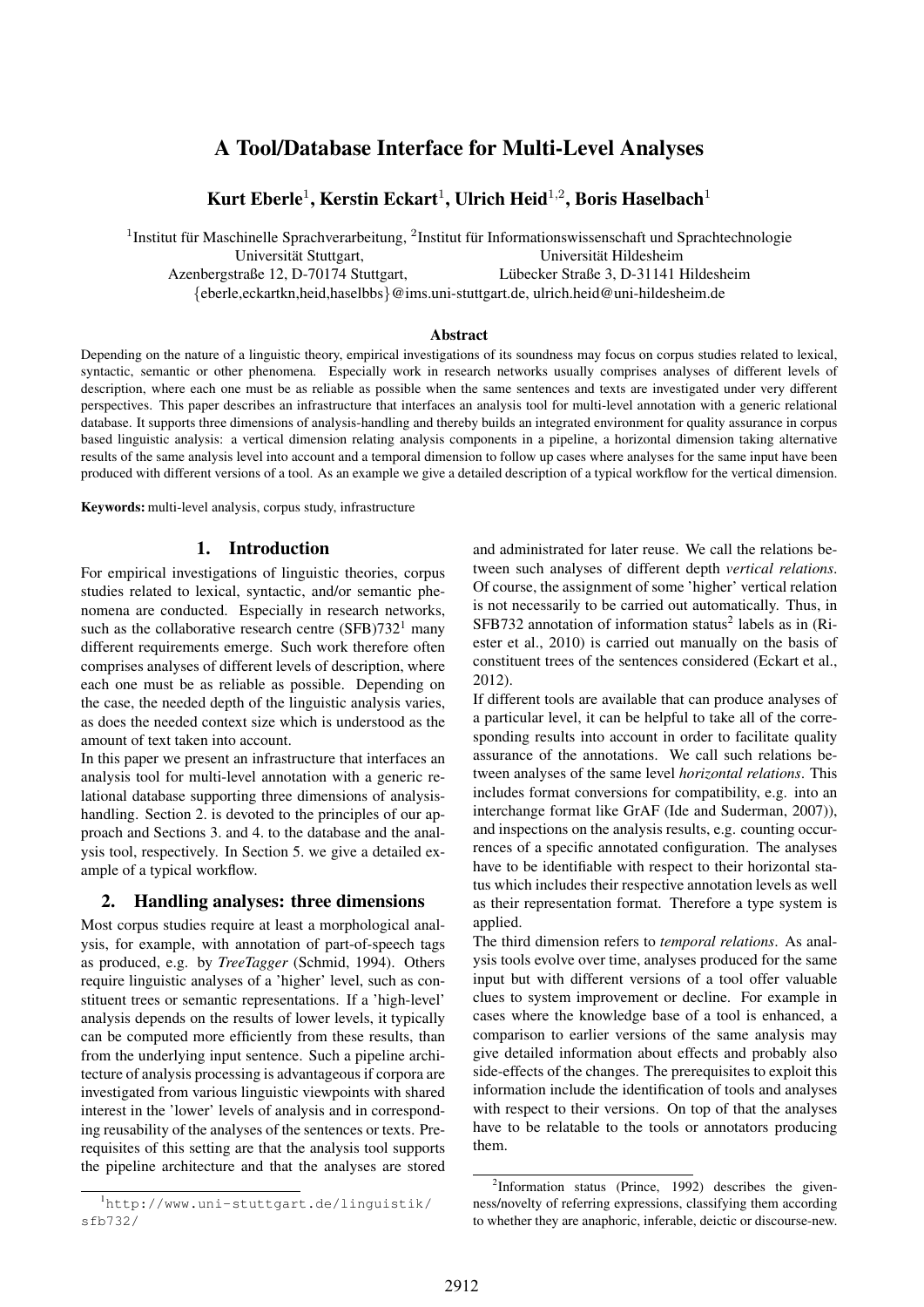| Ausgabefeld  |     |      |                                                                                      |                                                                                                                                 |   |  |  |
|--------------|-----|------|--------------------------------------------------------------------------------------|---------------------------------------------------------------------------------------------------------------------------------|---|--|--|
| Datenanzeige |     |      | Zerlegung Meldungen Historie                                                         |                                                                                                                                 |   |  |  |
|              | sno | satz | integer character varying(800)                                                       |                                                                                                                                 |   |  |  |
| 614          | 631 |      | Er kehrte erst nach einer Aufforderung der Versammlung wieder auf das Podium zurück. |                                                                                                                                 | 2 |  |  |
| 615          | 484 |      |                                                                                      | Er steht nach den bisherigen Ermittlungen im Verdacht , auf Veranlässung und im Züsammenwirken mit seinem Chef 200 Millionen 2. |   |  |  |
| 616          | 315 |      | Er verblieb nach seiner Mitteilung in stationärer Krankenhausbehandlung.             |                                                                                                                                 |   |  |  |
| 617          | 738 |      |                                                                                      | Erfahrene und übergeordnete Kader sollten zu Rate gezogen werden , wenn es um die Überprüfung von Vorwürfen der Agenter 2       |   |  |  |
| 618          | 203 |      |                                                                                      | Ergreifende Bekenntnisse, verwickelte Biographien, ein erschütterndes Wechselspiel von Anklage und Schuldbekenntnis - die mi2   |   |  |  |
| 619          | 713 |      |                                                                                      | Erschwerend komme binzul. daß Lohr auch nach entsprechenden Warnungen von SEL Privatflüge und Handwerker-Leistungen fül2        |   |  |  |

Figure 1: Single sentences in the database with a sentence number (sno) and a filenumber (datei).

### 3. A generic relational database

The B3-database (B3DB) was created to handle different types of data that accumulate during a corpus-based project, such as (textual) primary data, information about tools and annotations as well as different annotations layers. Therefore it makes use of generic data structures, which are described in Eckart et al. (2010). The database supports the management of versioning information of tools and analyses, even if they evolve over time. To achieve this, the respective data has labels for start and end of validity; the object representation of the database is typed with labels for identification of e.g. annotation level and representation. On top of that, explicitly included typed relations indicate the processing pipeline. The B3DB is implemented as a Postgre $SQL^3$  database and queries can be conducted via SQL. As a result of the generic data structures, the SQL queries have to state in detail which data to select.

### 4. A multi-level processing tool

The B3-analysis-tool (Eberle et al., 2008) is based on a research prototype of the German parser of the lingenio<sup>4</sup> machine translation product *translate*, adapted for the research purposes within SFB732 and therefore to the idea of a pipeline where each annotation level can be extracted separately. The stored analyses provide the complete knowledge needed by a subsequent analysis step of the pipeline. This doesn't mean that each instance of an analysis level provides all of the information needed, but as the analyses of a sentence are connected to each other by text and sentence identifiers, all levels may contribute to a more detailed analysis. The tool comprises modules for morphological, syntactic, semantic, and text semantic/pragmatic analyses.

### 5. Filling the architecture

In the project B3 of SFB732 we work on task-specific disambiguation of German *ung*-nominializations by indicators extracted from the context. A particularly interesting context is a PP with the preposition *nach*, in combination with nominalizations of *verba dicendi*, e.g. *Mitteilung* ('announcement'), *Anmerkung* ('remark'), *Meldung* ('notice'). In these cases two kinds of *nach*-readings are possible: a temporal one ('after') and one that refers to a content ('according to'); and two readings of the nominalization: an event reading ('the act of making an announcement') and an object reading ('the content of the announcement'), cf. (Eberle et al., 2009). The following example shows how the needed processing steps and data can be handled via the B3-tool/database interface.

#### 5.1. Primary data

Sentence (1) occurs in a web article on local news.

(1) *Er verblieb nach seiner Mitteilung in stationarer ¨ Krankenhausbehandlung.* He remained in stationary hospital treatment after/according to his announcement.

We extracted such sentences from corpora via standard corpus tools like CWB<sup>5</sup> (Hoffmann and Evert, 2006) and additional filtering (Haselbach et al., submitted). Figure 1 shows such a collection of sentences as an output of a database query.

#### 5.2. Processing and storing the first step

Sometimes it is helpful to compute sentence analyses offline and to provide them for later inspection. This is the case if a specific investigation requires corresponding analysis information and if on-the-fly computation is too costly to be executed when searching the database for specific instances with criteria that relate to the corresponding analysis level.

The analyses can be carried out by the *analysis frontend* of the database with respect to single sentences, texts or corpora respectively. Next to this information, the corresponding command must specify the type of input it assumes and the type of output it computes. In addition, it may specify a number of suitable parameters that may fine-tune the corresponding analysis. The general form is as follows:

```
(2) dbanalyze(
    analysis(InputID, InputAnalysisType),
    Language,TypeofAnalysis,Domain,
   AdditionalParameters
    ).
```
<sup>3</sup>http://www.postgresql.org/

<sup>4</sup>http://www.lingenio.de/English/Research/ Cooperations/unis-ims-sfb732-b3.htm

<sup>5</sup> http://cwb.sourceforge.net/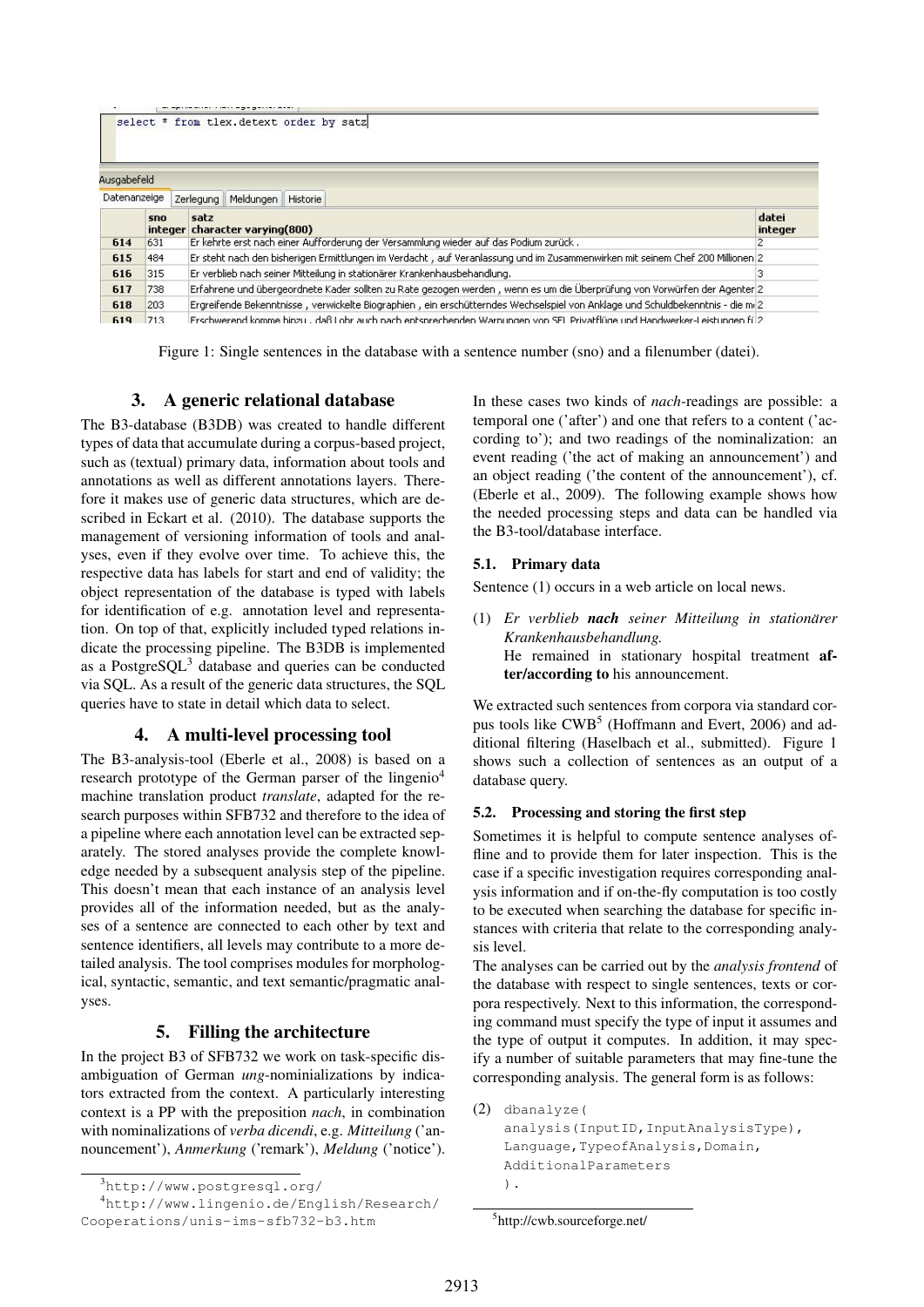

Figure 2: Morphological analysis in the database with a text and segment id, the output string of the analysis (ana), the duration time of the analysis (time), the analysis tool (sys), the creation date (crdate) and the creation date of the last analysis conducted in the same configuration (lastana).



Figure 3: Dependency tree produced by the syntactic component of the B3-tool.

Applied to sentence 315 of file 3 ("datei", see Figure 1) with stipulations as in (3) we obtain a new database entry as reproduced in Figure 2<sup>6</sup>.

(3) dbanalyze(sent(3,315),de,morph,[],[]).

#### 5.3. Creating further steps directly or indirectly

If we need syntactic analyses we may get them directly by a corresponding command as in (4) or indirectly as in (5) via applying the analysis tool to the existing morphological information as given in Figure 2, thus making use of vertical relations (cf. Section 2.) and of the pipeline architecture of the analysis system.

(4) dbanalyze(sent(3,315),de,syn,[],[]).

(5) dbanalyze( analysis(3,315, morph), de, syn, [], [] ).

Figure 3 shows the result of applying a syntactic analysis step to the morphological description represented in Figure 2. The content of the analysis column of the corresponding entry can be represented by the analysis tool as in the 'zoom' bubble.

#### 5.4. Indicating readings by pronoun resolution

As indicated in Section 2., analyses are stored in order to allow quick access to references of particular phenomena investigated. For instance, if we search for a sentence with a VP that is modified by a *nach*-PP whose NP head is a verbum dicendi *-ung*-nominalization and whose determiner is a referential (possessive) pronoun, we will find the analysis of Figure 3 and the corresponding sentence.

<sup>&</sup>lt;sup>6</sup>For space reasons only the first part of each entry is shown in the 'zoom' bubble.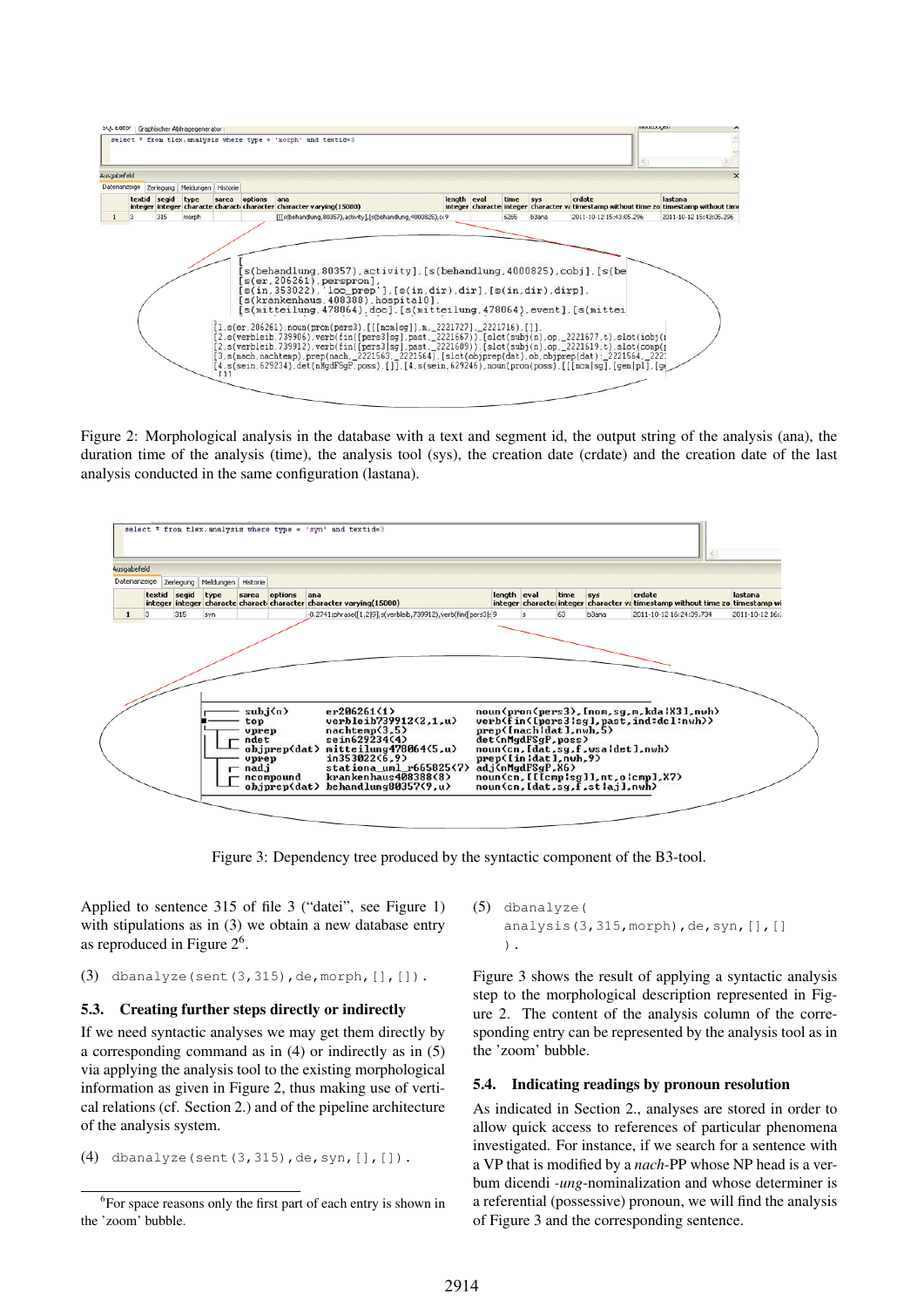| select * from tlex. analysis where type = 'res' and segid=315 |  |     |                                          |          |                                                                                                   |  |                  |  |                                                                   |            |
|---------------------------------------------------------------|--|-----|------------------------------------------|----------|---------------------------------------------------------------------------------------------------|--|------------------|--|-------------------------------------------------------------------|------------|
| sgabefeld                                                     |  |     | atenanzeige Zerlegung Meldungen Historie |          |                                                                                                   |  |                  |  |                                                                   |            |
|                                                               |  |     | textid segid type sarea options          |          | ana<br>integer integer chari characti character character varying (15000)                         |  | len eva time sys |  | crdate<br>inte cha intege charac timestamp without time timestamp | lastana    |
|                                                               |  | 315 | res                                      | Torec:21 | [[[s(sein,629234) 2.4],[s(er,206261) 2.1]],[[s(er,206261) 2.1],[s(besucher,95194) 1.7]]]          |  | 45               |  | b3ana 2011-10-12 19:53:09.171 9999-12-31 \                        |            |
|                                                               |  | 315 | res                                      | [prec:2] | [[[s(sein,629234) 2.4],[s(unfallarzt,723948) 1.12]],[[s(er,206261) 2.1]],[[s(mann,1062123) 1.2]]] |  | 38               |  | b3ana 2011-10-12 19:55:10.89                                      | 9999-12-31 |

Figure 4: Here the analysis string (ana) is of type 'res', denoting pronoun resolution. Text 3 corresponds to the context in  $(6)$ , text 4 to the context in  $(7)$ .

There are reasons to assume that knowing the antecedent of the possessive pronoun (and drawing inferences from this knowledge) helps to disambiguate the sentence. Compare the different possible contexts of Example (1) above: In Example (6) the (original) context resolves both *er* and *seiner* to *Herbstfestbesucher*, i.e. the person being in hospital treatment, which triggers a preference for the temporal reading of *nach*. In Example (7) *seiner* refers to the attending physician, *er* to the person being in hospital treatment and the preferred reading for *nach* here is the propositional one.

(6) *In der Nacht [. . . ] teilte ein Herbstfestbesucher der Polizei [. . . ] vom Wasserburger Krankenhaus aus mit, dass er auf dem Weg [. . . ] zusammengeschlagen worden sei. Er verblieb nach seiner Mitteilung in stationarer Krankenhausbehandlung. ¨* In that night a visitor of the 'Herbstfest' called the po-

lice from Wasserburg hospital and reported that he had been attacked on his way. He remained in stationary hospital treatment after his announcement.

(7) *Der Mann zog sich schwere Verletzungen zu, teilte der behandelnde Unfallarzt mit. Er verblieb nach seiner Mitteilung in stationarer Krankenhausbehand- ¨ lung.*

The attending physician stated that the man was severely injured. He remained in stationary hospital treatment according to his announcement.

When investigating this type of ambiguity, a reasonable step is to resolve the pronouns used. Therefore, the context of the sentence must be known. The architecture of the database supports this type of knowledge processing by modularly administrating the content and structure of a new corpus or text when reading it in. As there are tables with information about adjacency of sentences in a specific text, contexts of any size can be reconstructed easily. If all of the sentences taken into account are already (syntactically) analysed, the module for pronoun resolution just has to be applied to the corresponding analyses; otherwise the missing analyses have to be computed before.

The call in (8) applies pronoun resolution to the syntactic analysis of sentence 315 of text 3 by taking into account two preceding sentences:

(8) dbanalyze( analysis(3,315,syn),de,res, [], [prec:2] ).

Figure 4 shows the results of resolution applied to the different contexts as in the example above.

## 6. Conclusion

We showed a tool/database-interface for the handling of analyses along three dimensions and we discussed an example of vertical multi-level processing in detail. Assigning creation date, expiration date and origin of the analysis to each entry also allows for comprehension of the history of an analysis and comparison of analyses provided by different tools. To extract information, the structures of the database require the user to have a detailed understanding of the mapping of the annotations to the database representation and also of the tools producing the analyses. The infrastructure therefore rather supports detailed project work but simplifies the creation of analysis levels by utilizing the analysis frontend. The design of a temporal database along with an analysis tool adapted to the idea of a pipeline architecture supports fast, reliable, and, on the same system, also reproducible analyses.

## 7. Acknowledgements

This work was funded by the German Research Foundation DFG, via the Collaborative Research Centre SFB 732 *Incremental Specification in Context*.

## 8. References

- Kurt Eberle, Ulrich Heid, Manuel Kountz, and Kerstin Eckart. 2008. A tool for corpus analysis using partial disambiguation and bootstrapping of the lexicon. In Angelika Storrer et al., editor, *Text Resources and Lexical Knowledge – Selected Papers from the 9*th *Conference on Natural Language Processing (KONVENS 2008)*, pages 145 – 158, Berlin. Mouton de Gruyter.
- Kurt Eberle, Gertrud Faaß, and Ulrich Heid. 2009. Proposition oder Temporalangabe? Disambiguierung von ung-Nominalisierungen von verba dicendi in nach-PPs. In Christian Chiarcos et al., editor, *Von der Form zur Bedeutung: Texte automatisch verarbeiten / Proceedings of GSCL 2009*, pages 81 – 91, Tübingen. Gunter Narr Verlag.
- Kerstin Eckart, Kurt Eberle, and Ulrich Heid. 2010. An Infrastructure for More Reliable Corpus Analysis. In *Proceedings of the Workshop on Web Services and Processing Pipelines in HLT (LREC'10)*, pages 8–14, Valletta, Malta, may.
- Kerstin Eckart, Arndt Riester, and Katrin Schweitzer. 2012. A discourse information radio news database for linguistic analysis. In Christian Chiarcos, Sebastian Nordhoff, and Sebastian Hellmann, editors, *Linked Data in Linguistics. Representing and Connecting Language*